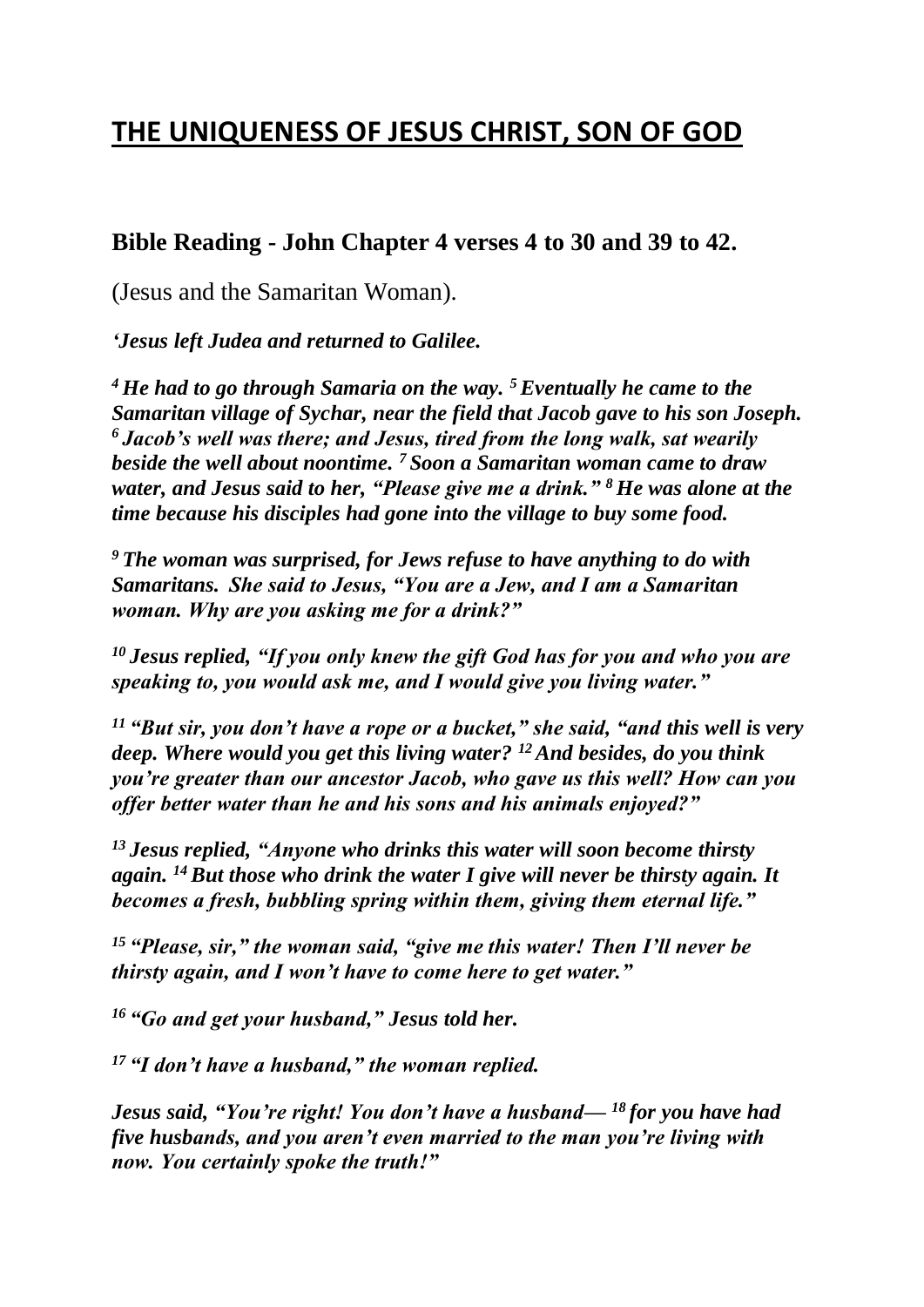*<sup>19</sup> "Sir," the woman said, "you must be a prophet. <sup>20</sup> So tell me, why is it that you Jews insist that Jerusalem is the only place of worship, while we Samaritans claim it is here at Mount Gerizim, where our ancestors worshiped?"*

*<sup>21</sup> Jesus replied, "Believe me, dear woman, the time is coming when it will no longer matter whether you worship the Father on this mountain or in Jerusalem. <sup>22</sup> You Samaritans know very little about the one you worship, while we Jews know all about him, for salvation comes through the Jews. <sup>23</sup> But the time is coming—indeed it's here now—when true worshipers will worship the Father in spirit and in truth. The Father is looking for those who will worship him that way. <sup>24</sup>For God is Spirit, so those who worship him must worship in spirit and in truth."*

*<sup>25</sup> The woman said, "I know the Messiah is coming—the one who is called Christ. When he comes, he will explain everything to us."*

*<sup>26</sup> Then Jesus told her, "I AM the Messiah!"*

*<sup>28</sup> The woman left her water jar beside the well and ran back to the village, telling everyone, <sup>29</sup> "Come and see a man who told me everything I ever did! Could he possibly be the Messiah?" <sup>30</sup> So the people came streaming from the village to see him.*

*<sup>39</sup> Many Samaritans from the village believed in Jesus because the woman had said, "He told me everything I ever did!" <sup>40</sup> When they came out to see him, they begged him to stay in their village. So he stayed for two days, <sup>41</sup> long enough for many more to hear his message and believe. <sup>42</sup> Then they said to the woman, "Now we believe, not just because of what you told us, but because we have heard him ourselves. Now we know that he is indeed the Saviour of the world."'*

## **SERMON**

After sharing with you from chapters 4 and 5 of Matthew's Gospel over the last 2 months I asked God what He wanted me to talk about today, expecting the answer – continue with Matthew's Gospel and chapter 6.

But I heard this simple phrase "Tell them about Jesus, my Son".

Have you ever opened your Bible and said something like 'OK Lord, what would you like me to read today?'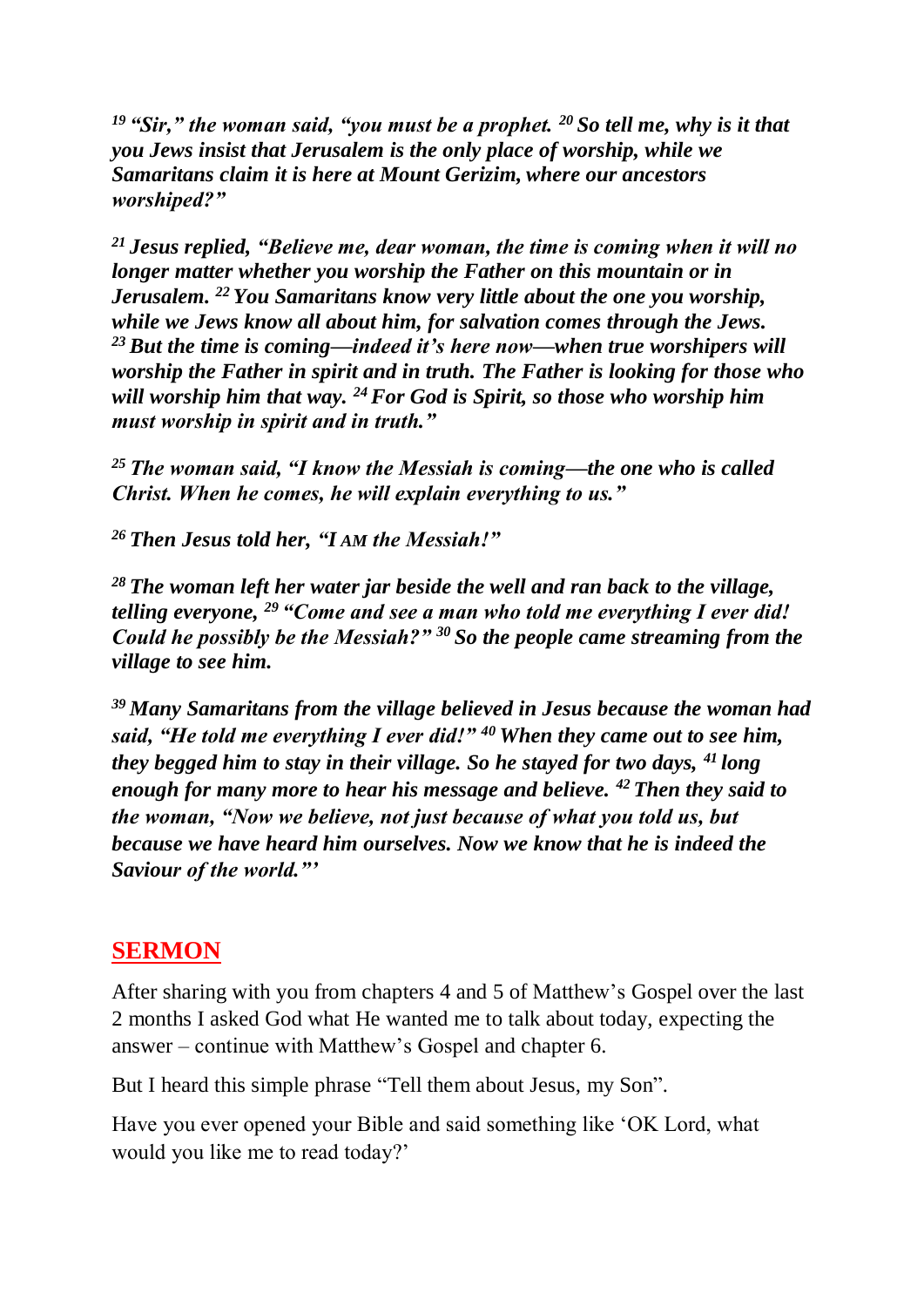Or have you perhaps said to God, 'What would you like me to do today?' Or 'Who should I visit – What should I say?'

I recommend it – you will be surprised how many times He answers!

In his book 'Mere Christianity' C S Lewis said this:

*'One must train the habit of Faith.*

*'One must make sure that, if you have once accepted Christianity, then some of its main doctrines shall be deliberately held before your mind for some time every day. That is why daily prayers and religious readings and churchgoing are necessary parts of the Christian life. We have to be continually reminded of what we believe. Neither this belief nor any other will automatically remain alive in the mind. It must be fed.'*

Profound words. As well as needing to be fed, though, our body needs to drink. In the Bible reading today we heard Jesus say to the woman *"Those who drink the water I give, will never be thirsty again. It becomes a fresh, bubbling spring within them, giving them eternal life."*

So part of the preacher's role is to offer you food, spiritual sustenance – to feed you with the Word of Life. The Holy Bible is God's Word and I believe *it alone* offers truth and life! Jesus Christ offers us a 'water' to quench our thirst in such a way as to give us eternal life.

So, believing that God had told me to talk to you about His Son today, I was led to John's Gospel. In the Bible, John is known as the disciple whom Jesus loved, so the likelihood is that John knew Jesus better than anyone else – so I thought I will remind us all, what John's amazing Gospel tells us about Jesus.

In traditional Anglican churches at Christmas time, the Candle-lit service of Lessons and Carols culminates with a unique reading from the very beginning of John's Gospel.

In the NIV version (quite like the King James Version), John chapter 1 begins like this - I am sure you will remember:

*'In the beginning was the Word and the Word was with God and the Word was God. He was with God in the beginning.'*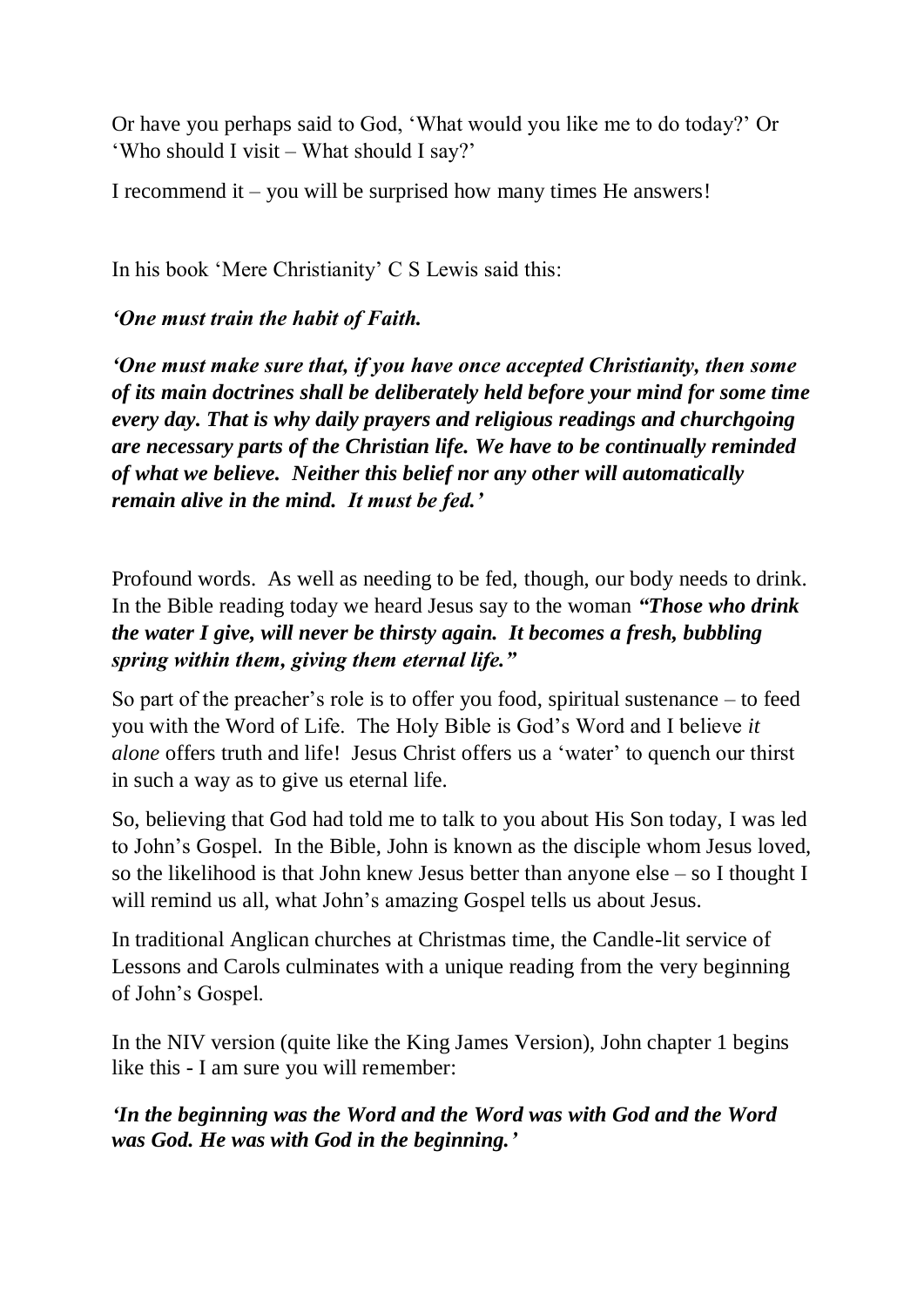Who or what is John talking about when he uses the phrase 'The Word'?

This 'Word' he says, was in the beginning and was with God. Then, he gives us a clue – He refers to 'the Word' as 'He'.

Confusing? – Well I was puzzled for years because God's 'language' and knowledge is very different and infinitely more intelligent than ours, isn't it.

And as we read on, we learn in verse 14 that *the 'Word became flesh and dwelt amongst us'*, or *'made His home among us'* as it says in the NLT version.

And in verse 11 it says *'He came to his own people* (the Jews)*, and even they rejected him.'*

God's Word made flesh is none other than **Jesus Christ**.

Imagine the Bible in the form of a man – The Bible is Jesus, in the flesh. That's what it is telling us here at the very beginning of the fourth Gospel!

Amazing? Incredible? Hard to understand? Certainly.

BUT, the truth nevertheless.

Jesus, born over 2,000 years ago, was actually there with God right at the very beginning of time, before He was born as a man!

And I discovered this is consistent with the very first chapter of the first book of the Bible.

In Genesis 1 and verse 26, God says *'Let us make man in our image, in our likeness*' (NIV).

If, at the beginning of time, God was there alone creating the world and mankind, – who is He referring to as 'us' and 'our' (let *us* create… in *our* image)?

It helps when we learn that the Hebrew word used here for 'us' is apparently 'a minimum of 3 people'. And so there they were at the beginning, God the Father, Jesus the Son, and the Holy Spirit!

Jesus was there (in Spirit, not in the flesh) at the very beginning of time, sharing God's glory and majesty; and everything and everyone was created to worship and adore the triune God - Father, Son and Holy Spirit.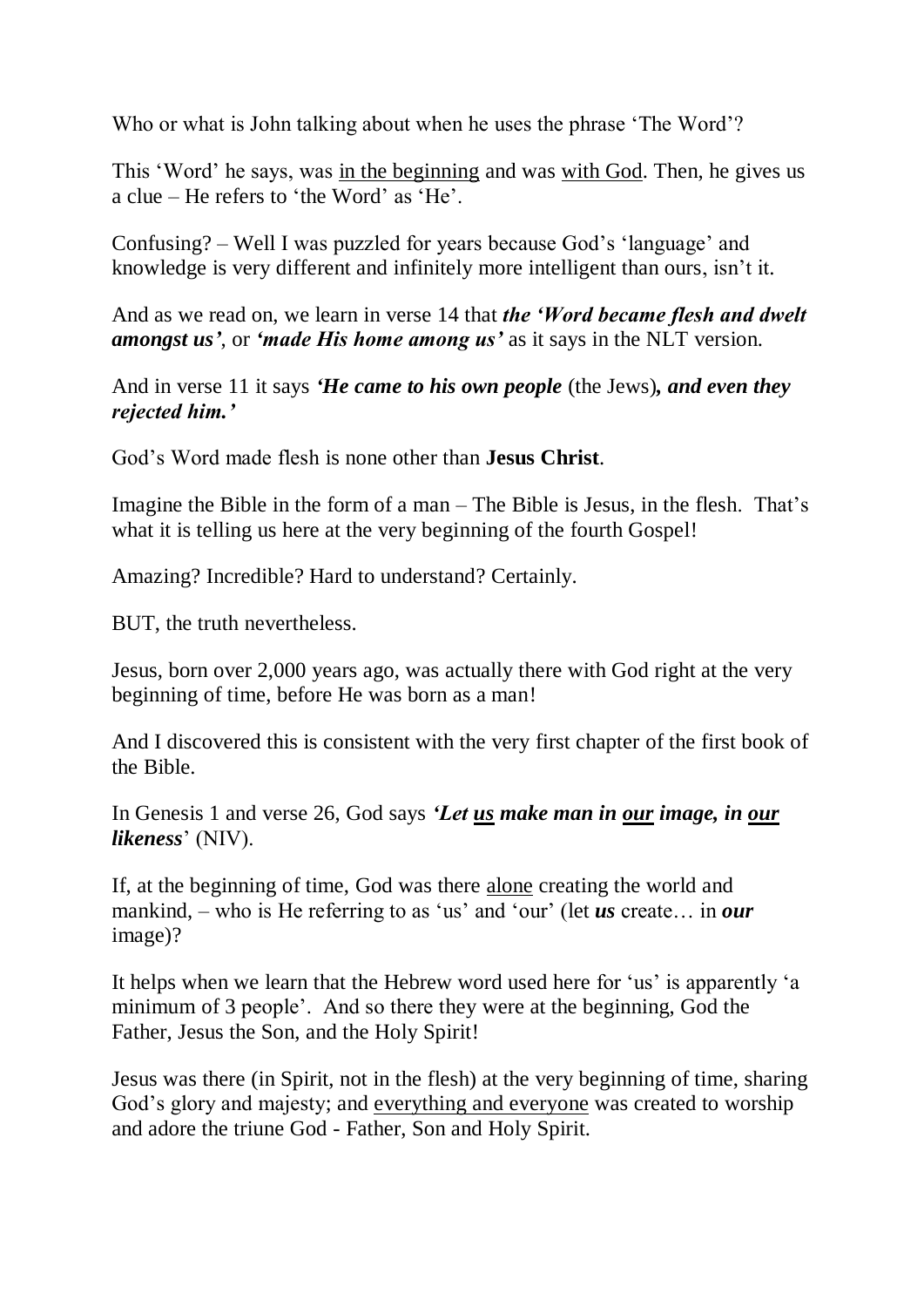I have spent some time focussed on the first few verses of chapter 1 but I have done this deliberately, believing that for some of us, this will open up perhaps a whole new understanding of just how awesome and beyond our comprehension our God and Saviour Jesus Christ is.

You see however big your vision is of Jesus Christ, we learn from The Bible that He is infinitely bigger than any one of us can ever imagine.

Up to now, have you seen him just as a Babe in a manger, or perhaps like the Muslims, view Jesus just as a prophet? Some people see Him just as a noble man, who went around doing good things, but not the son of God.

What do you know of Jesus, the 'carpenter's son' as some Jews of His time thought of Him?

Jesus asked the disciples what they thought, and in Matthew 16 v 16, Simon Peter replied '*You are the Messiah, the Son of the living God."*

Do you know for sure that Jesus is the Messiah, the Son of the living God?

Many, even some within the Church, struggle to believe it.

In a sense that isn't surprising, because almost all the religious leaders and even the High Priest of Jesus' day didn't (or wouldn't) believe Jesus' claim to be The Messiah, when He walked this earth. The ordinary folk found it much easier to believe, than did the leaders.

Maybe 'intellect' stood in the way - or was it pride? No wonder Jesus said in Matthew 18 v 3 *"I tell you the truth, unless you turn from your sins and become like little children, you will never get into the Kingdom of Heaven."*

Little children simply *believe*. It is when we become adults that our intellect and our reasoning can undo our simple faith.

If you struggle with believing that Jesus is the Son of God, my prayer is that the Holy Spirit will soften your heart today and wake you up to the truth that Jesus Christ is the only Son of God and is your **only** Saviour – the ONLY way to salvation and eternal life is through faith in Jesus Christ.

Acts Chapter 4 verse 12 tells us *'there is no other name under heaven given to mankind by which we must be saved.'*

After my long introduction, let's begin a ten minute walk through John's Gospel to see what it tells about Jesus. I hope you'll be surprised at what we find.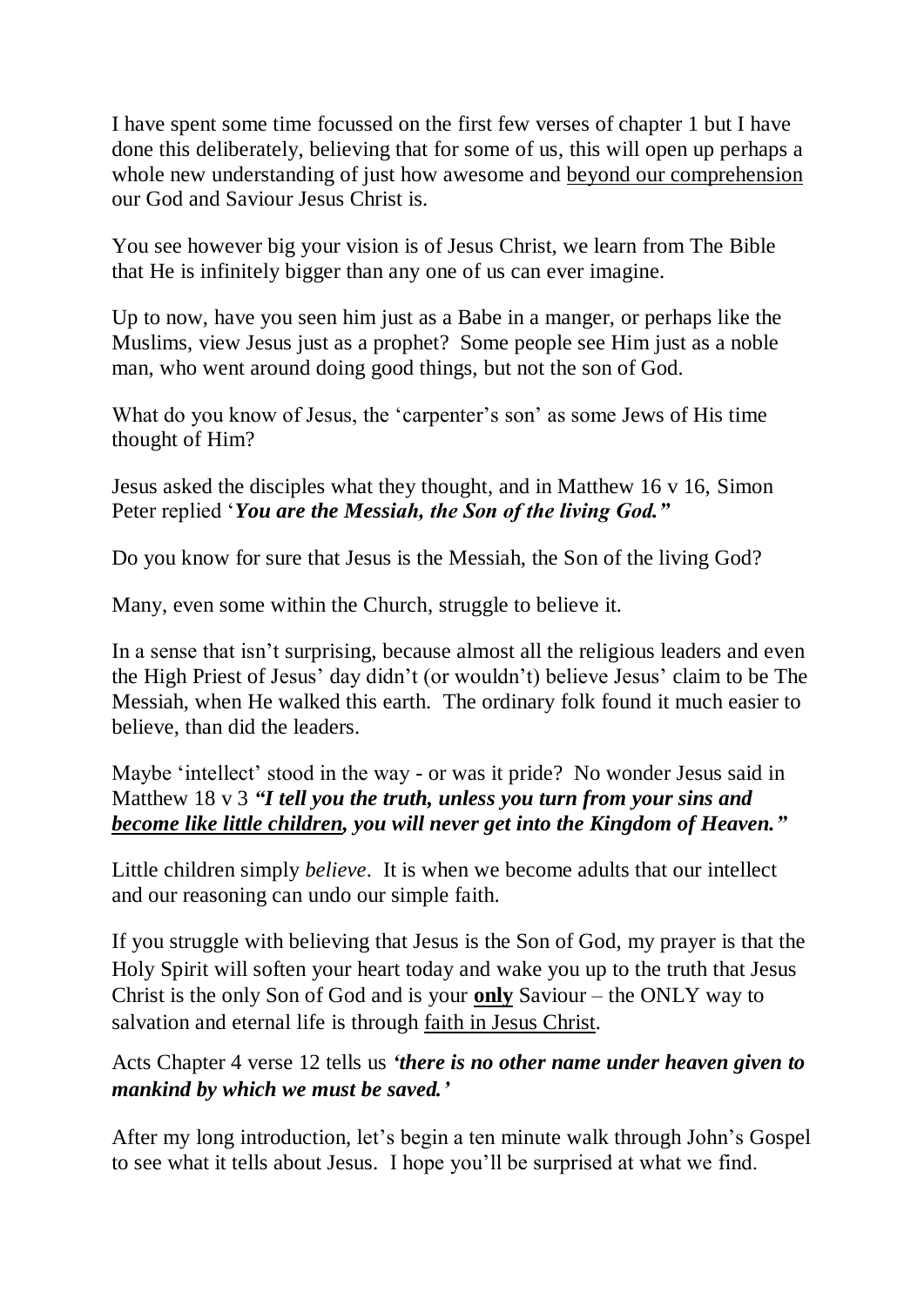I'm going to start at the end! In chapter 20 and verse 31 John tells us why he wrote this Gospel *'that you may believe that Jesus is the Christ, the Son of God, and that by believing you may have life in His Name'*

If you already believe this truth, my hope is that you might continue to believe and that God will deepen your faith, still further.

So here is a whistle-stop tour - a summary - of some of the things John tells us to help us believe that Jesus is our *only* Saviour…

Going back now to the beginning of John's Gospel, I've already covered the first two incredible verses,

In verse 3 it says of Jesus:

*'Everything was made through Him'.* In case we missed that, John repeats in verse 10:

*'The world* (i.e. everything) *was made through Him'.*

In Genesis chapter 1 it says Jesus and His Father **spoke** the world into being.

Imagine, you say something and the thing you just spoke *must* happen! Genesis 1 verse 3 tells us God spoke '*Let there be light* - **and there was** *light*!' In verse 9 he told the land and the water to come into being; in verse 11 vegetation, in verse 14 the stars!

"Stars be formed" Pfffff. God speaks – it happens!

Do you believe it? If you can believe that, then you can see that when Jesus opens His mighty, awesome, all-powerful mouth, things happen that defy logic.

I will remind you in a moment by what power He healed people and raised them from the dead 2,000 years ago, just as He does today through the lives of those that have this unwavering belief!

In verse 17 we read *'Grace and Truth come from Him'*. So we can only receive grace from Him (Grace – that is unmerited and unconditional love). Truth – also a gift from Him.

Verse 18 tells us simply *'He is God'*

Verse 29 – *'John the Baptist saw Jesus coming toward him and said, "Look! The Lamb of God who takes away the sin of the world!'*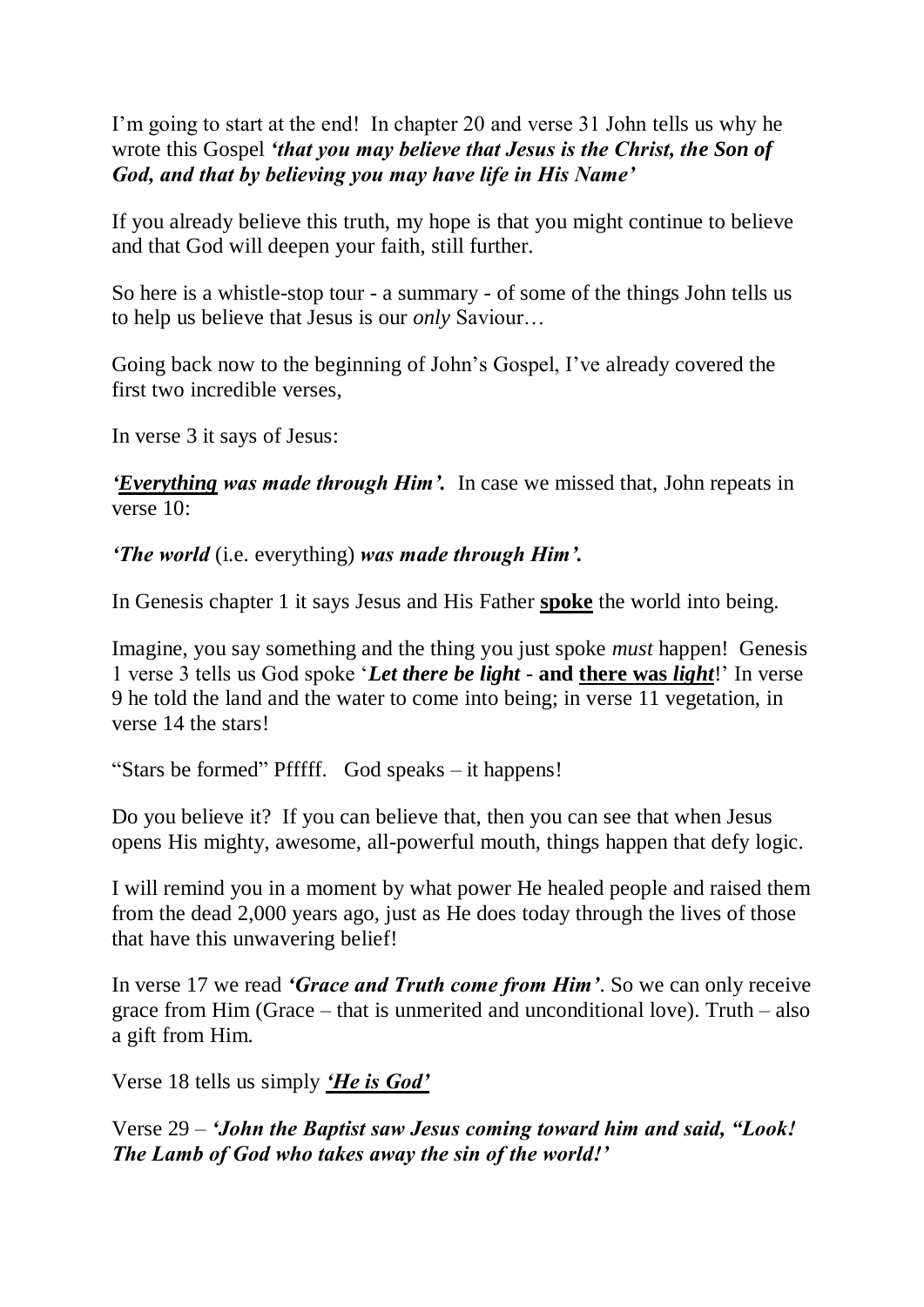If God hadn't sent His Son to take away the sin of the world, then when we die we would *not* inherit eternal life.

In verse 34, John the Baptist declares again: *'I have seen and testify that this is the Son of God'* (NIV).

This Jesus, our Lord and Saviour, performed miracle after miracle in front of no end of onlookers. Let me list them:

In chapter 2 and verse 9 we learn that according to John, Jesus' first miracle was turning water into wine! (In those days the father of the bride would have been humiliated if they ran out of wine at the wedding party!). Jesus saved the day.

In chapter 4 we learn that he healed an official's son who was close to death. How? – By prescribing pharmaceutical drugs? No! By offering the kind of potion or lotion given by witch doctors? No - He spoke, and the boy was healed – supernaturally!

In chapter 5, Jesus healed an invalid of 38 years, He said *'get up, pick up your mat and walk'* and he did. No replacement hip surgery, no operation of any kind, no crutches.

Jesus speaks and things that have gone wrong are fixed. Instantly!

This is Jesus – God manifested in the form of a man, His Son.

In chapter 6 – He feeds 5,000 men, plus the women and children with just 5 loaves and 2 fish, then He walks on the lake. Miracles indeed!

In chapter 9 He heals a blind man, this time by making mud with His saliva, and spreading the mud over the blind man's eyes. He told him, *"Go wash yourself in the pool of Siloam.*" He did and the man came back seeing!

In chapter 11 we read about how Jesus raised Lazarus from the dead. Imagine, being raised from the dead. And when we die, if we believe Jesus is God's Son and have confessed to God our sins and repented of them, Jesus' promise is that *we* will be raised, but not back to life in a body that will die again, but to eternal life, in a perfect glorified body!

In chapter 20 verse 30 we are told Jesus did many other miracles and the NIV study bible lists 31 different miracles performed by Jesus.

Jesus' miracles baffled the religious leaders of the day.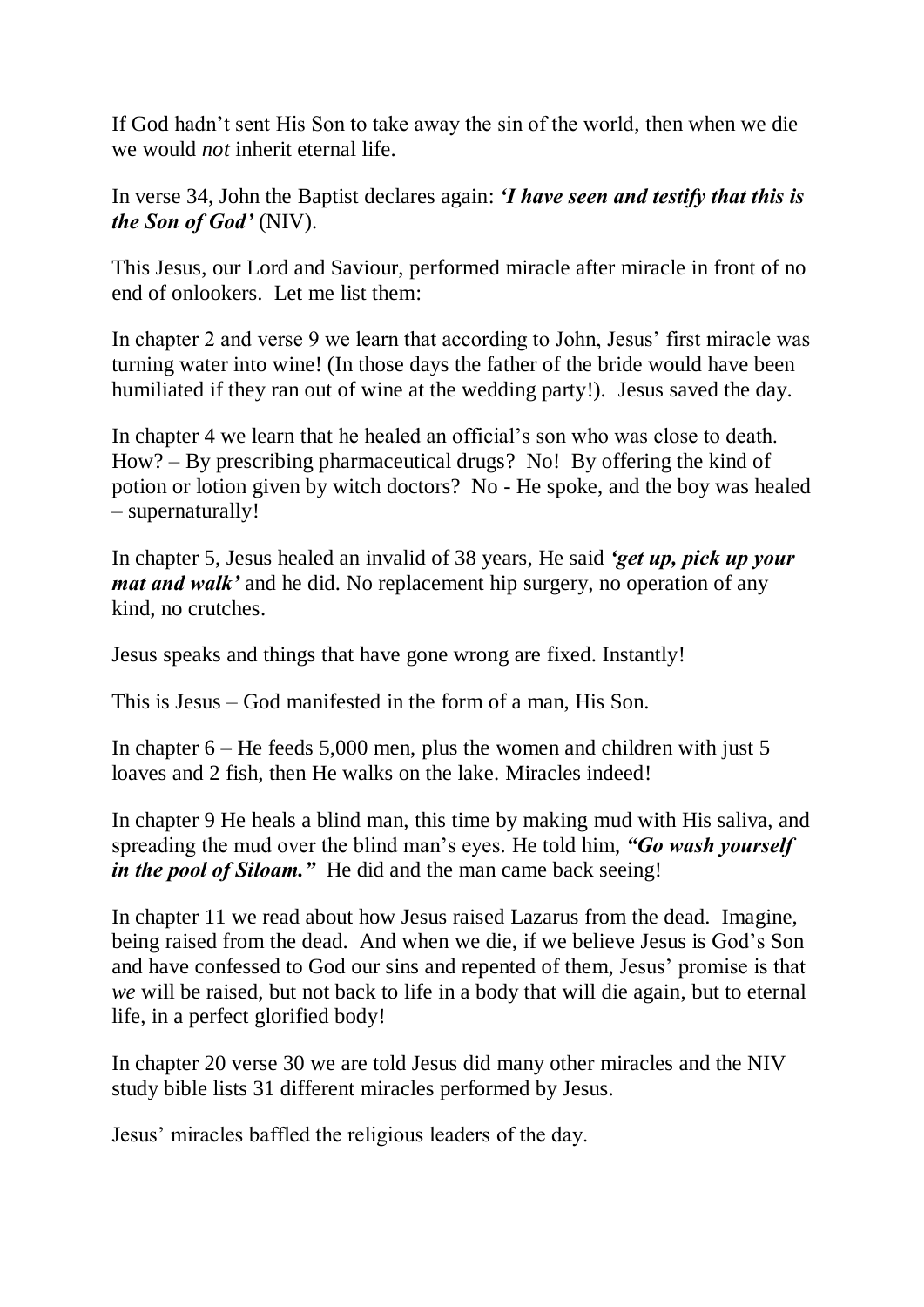Moving on from His miracles, we learn that Jesus knows everything. In chapter 2 verse 19 he prophesied that he would be killed and be raised back to life on the third day, and He was! In chapter 4, we see He knew everything about a woman he had never met before, and as a result of her testimony many people from her village met Him and came to believe Jesus *was* the Saviour of the world.

Turning to chapter 3 we see in verse 3 that we must be 'born again'. Jesus in effect is saying that we will never be fulfilled and understand the things of the kingdom of God unless we submit to him and allow His Holy Spirit to overwhelm us and make us like Jesus. Really the job of the Holy Spirit is to reveal more of Jesus to us.

In verse 16 of chapter 3 we read what has become one of the most quoted verses of scripture telling us that Jesus came into the world that we might have eternal life, if we believe in Him. So far as I can see, this is repeated at least eight other times in John's Gospel – twice in chapters  $5 (v 24$  and  $39)$  and  $6 (v 39$  and  $44)$ , once in chapter 8 (v 24), once in chapter 10 (v28) and finally in chapter 17 (v2) it repeats that Jesus came that we might inherit eternal life; such is God's outrageous grace and unconditional love for us.

There is no ticket to Heaven you can buy. No secret knowledge or password will get you in. Jesus is the only way to the Father. He tells us in John 14 v 6 *'No one can come to the Father except through me'.* He offers eternal life as a free gift to anyone who will repent, turn to Him and make Him Lord of their life.

Good works alone won't get you into Heaven. Mohammed can't save you. Buddha, or the Dalai Lama can't save you from eternal damnation, as we have seen today in many Scriptures, only *Jesus* can save us.

Do you know Him? Do you believe in Him? Are you a follower, a disciple of Christ?

He knows everything there is about us – warts and all. That's what the first half of chapter 4 tells us. That truth brought a whole town out to meet Him. I wish I had time to read the entire Gospel to you. Perhaps it would be good for us to read it for ourselves in the privacy of our own homes.

This is our God – he speaks, things happen. Everything, even demons, have **no choice** but to obey – because He speaks, it happens.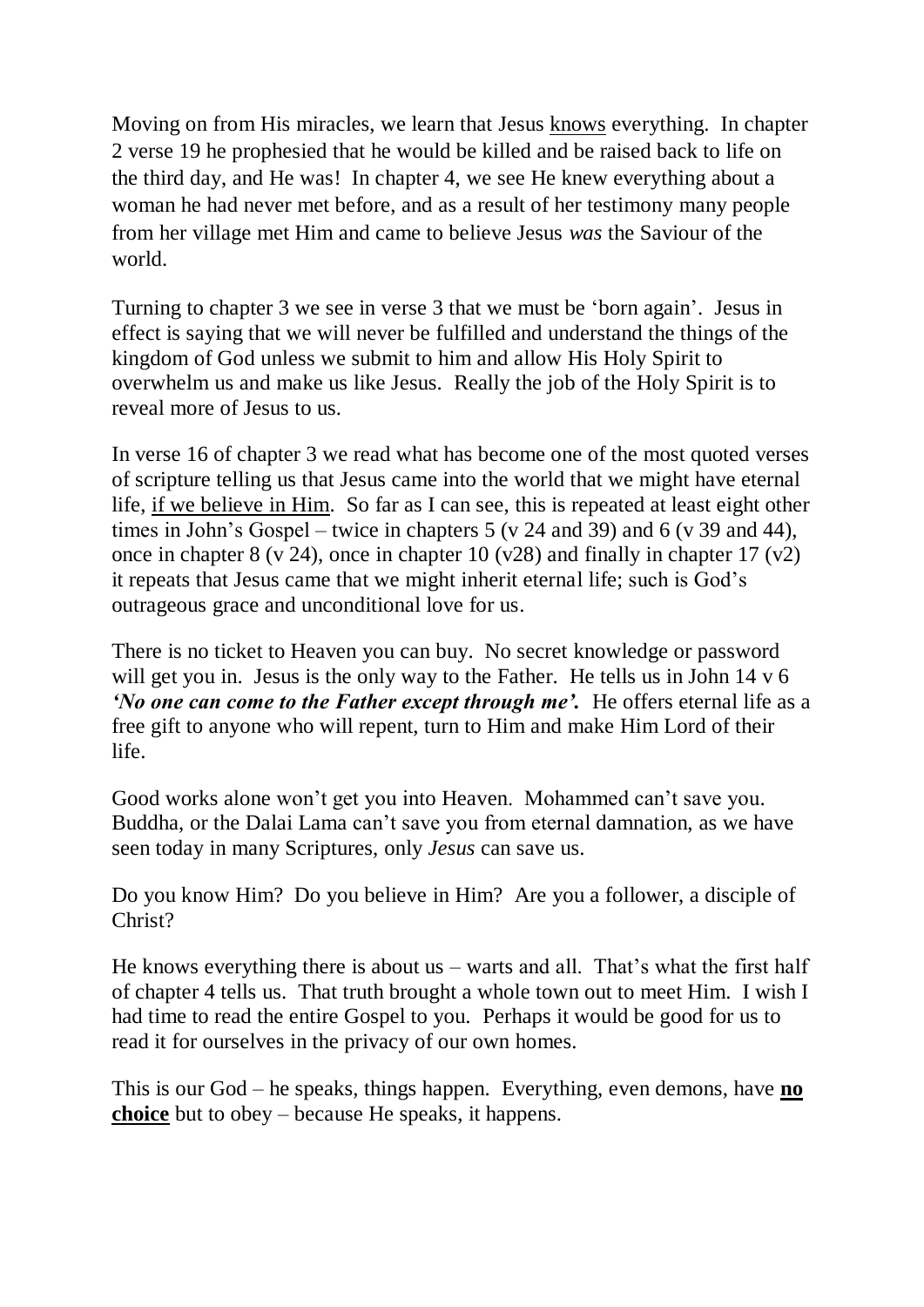In chapter 6, verse 35 Jesus says something very deep and difficult for us to understand. He says: *'I am the bread of life.'*

We know that food is important to keep us alive, but He is saying that true life is found only in, and by following Him.

Moving to chapter 8 (v 12) we see that Jesus declares that He *is 'the light of the world'*. If you were here at our first service, you might remember we discovered that in Matthew's Gospel one of the first things Jesus did, when he entered his three year ministry, was to go down to Capernaum where it *says 'the people were living in darkness'* and he showed them a better way. The way of God! Jesus is the light of the world.

In verse 32 we see *'He is the Truth'*. In verses 42 onwards we see that there were many Godly Jews who thought they had got their spiritual walk all sorted but they were blinded by the devil from the truth of who Jesus was. Jesus told them they '*were the children of the devil'* **-** their father was Satan!'

Jesus won't shy away from telling us things we need to hear that hurt us, especially when we are living in sin, error, or disobedience.

Naturally the religious leaders weren't happy with what He had to say to them, and when he said a few verses later *'Before Abraham was, I am'* (which of course inferred he was God) they tried to stone him to death but it says simply *'he slipped away from them.'*

In chapter 10, Jesus says He is the gate for the sheep and that *'Those who come in through me will be saved'.* Then He says *'I am the good shepherd'* who *'sacrifices his life for the sheep'*. And in chapter 15 and verse 13 He said He would '*lay down His life for His sheep'* – you and me.'

Coming back to chapter 10, it is in verse 10 that we find that wonderful verse where Jesus contrasts Himself with the devil. He says

'*The thief's purpose is to steal and kill and destroy.* (But) *My purpose is to give them a rich and satisfying life'.* Truly, only Jesus can give us a rich and satisfying life.

In chapter 13 Jesus sets the example of humility by washing His disciples feet and then tells them as He tells *us 'We are to love one another; because'* He says *'God is love.'*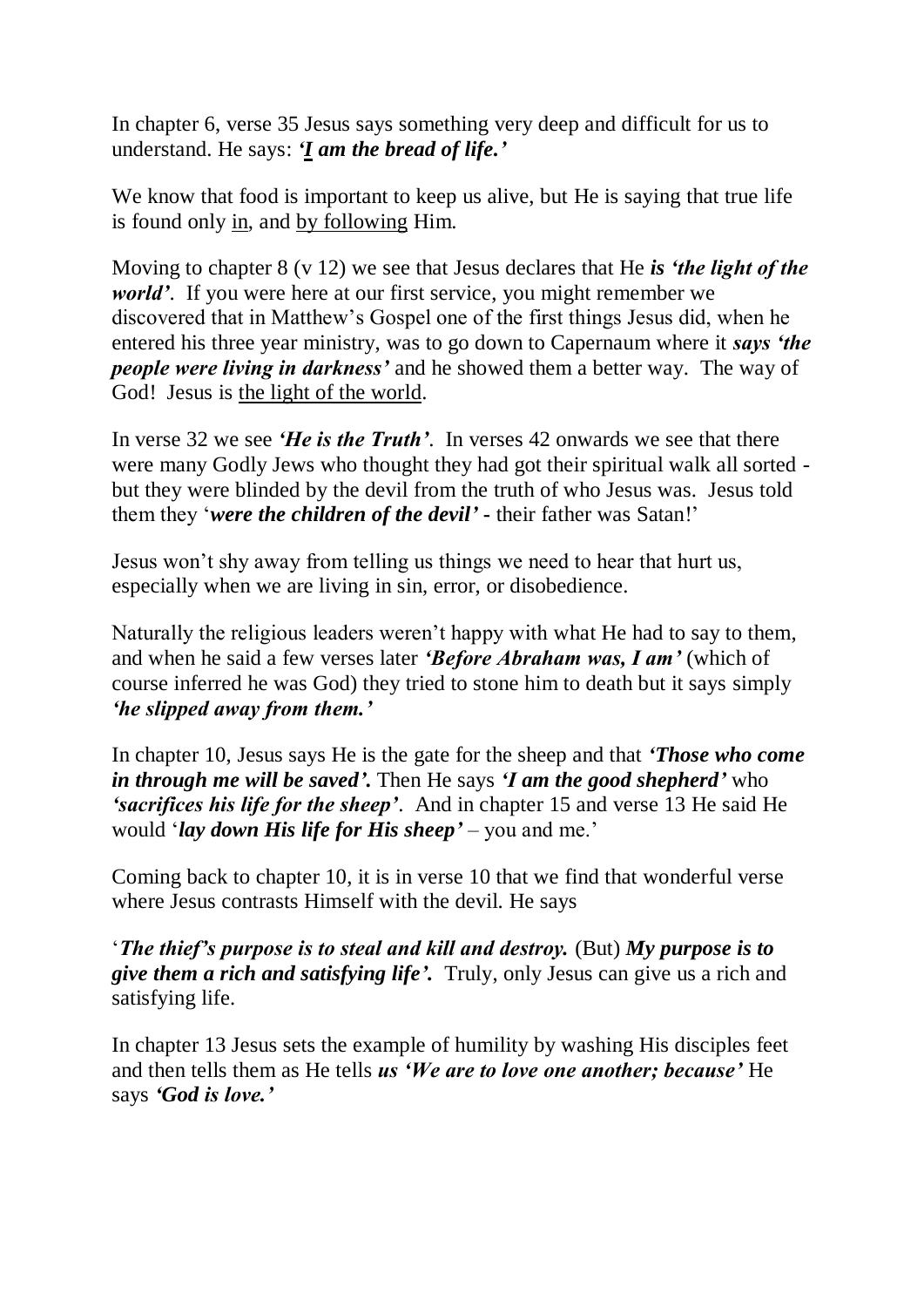Chapter 14 is where He promises that He is going to prepare a place in Heaven for ALL who follow Him. '*No-one'* He declares *'comes to the Father except through me'.*

In chapter 15 Jesus says He is the vine we are the branches, and He explains we can only do things of any worth, while we are in Him and He in us.

In verse 16 He says He chose you and me, and we are to go and bear fruit. In Galatians 5 v 22 we find that the fruit He expects us to bare, the Fruit of the Spirit is '*love, joy, peace, forbearance, kindness, goodness, faithfulness, gentleness and self-control'.*

In chapter 16 He says *'In the world we will have trouble but in Him we have peace.'*

Do you need peace right now? Jesus is the one who gives us real peace; a deep lasting Shalom peace – a peace that passes understanding.

Chapter 17 is the great piece about Unity – Jesus tells us how we are to love one another and be united just as He and His father are one – so we are to be one as well. He expects His Church in particular to be united.

In chapter 19 we learn that our punishment (the punishment we deserve for all our sins) was upon Him. He gladly took the punishment we deserved at the cross.

As we turn into chapter 20 we witness the death of Jesus; the fulfilment of everything God sent His Son to do – to die in our place that we might be set free and inherit eternal life. We then read about appearances He made to his disciples to prove he had been resurrected from the dead.

Prior to His death, in chapters 14 and 16 He promised after He died He would send His Holy Spirit to comfort us (chapter 14 v 16 and 26; 16 v7).

Finally, in John chapter 21 v 25, it says:

*'Jesus did many other things as well. If every one of them were written down, I suppose that even the whole world would not have room for the books that would be written'.*

This is our Lord and Saviour, Jesus Christ - God in the flesh!